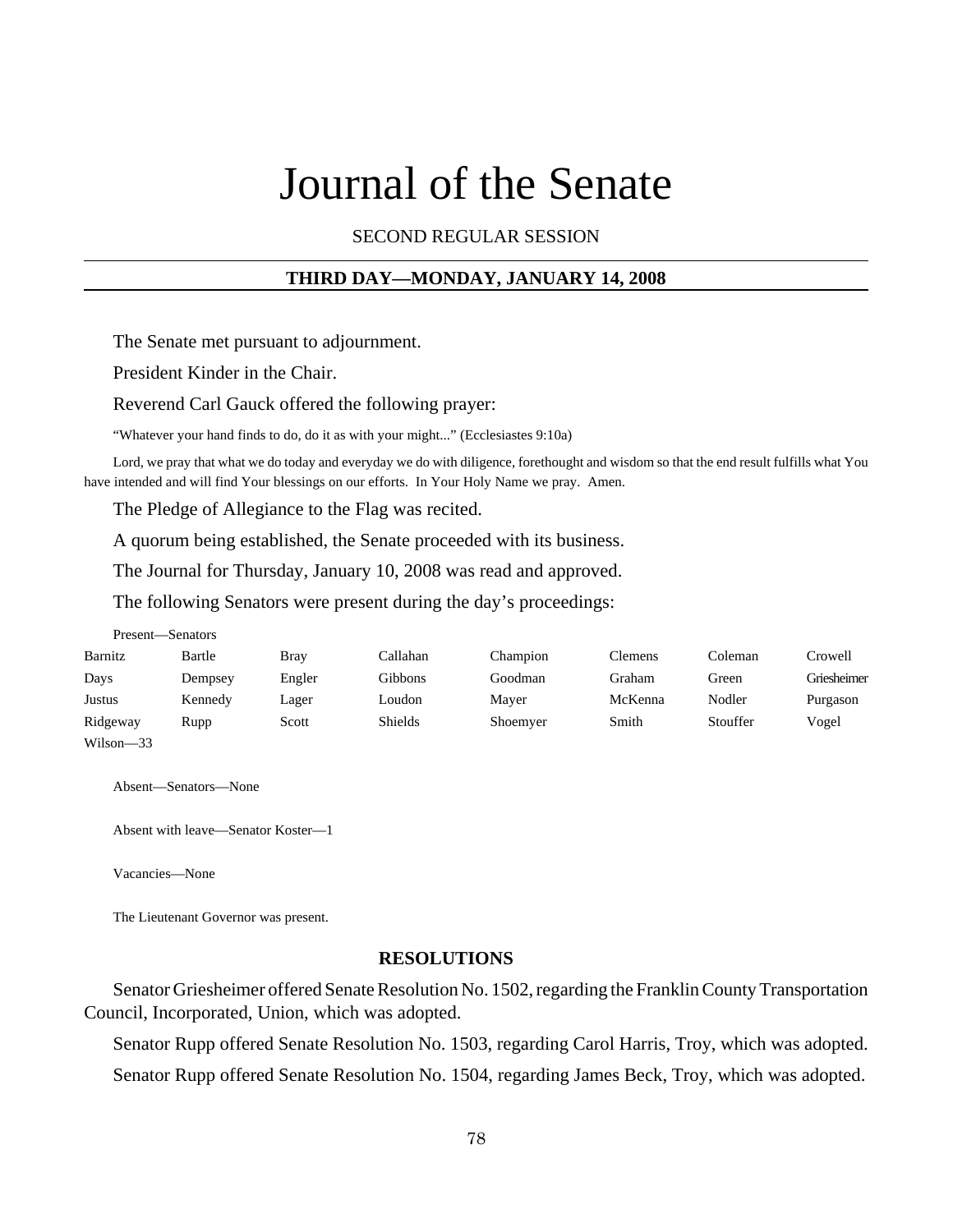Senator Ridgeway offered Senate Resolution No. 1505, regarding David Alan Kyle, Liberty, which was adopted.

Senator Champion offered Senate Resolution No. 1506, regarding the Springfield Branch of the National Association for the Advancement of Colored People, which was adopted.

Senator Vogel offered Senate Resolution No. 1507, regarding Linda Renno Stanford, Russellville, which was adopted.

Senator Vogel offered Senate Resolution No. 1508, regarding Hazel J. Bonine, Jefferson City, which was adopted.

Senator Stouffer offered Senate Resolution No. 1509, regarding Dan Hill, which was adopted.

Senator Engler offered Senate Resolution No. 1510, regarding the One Hundredth Birthday of Cleva Inez Mull, Ironton, which was adopted.

Senator Bartle assumed the Chair.

## **CONCURRENT RESOLUTIONS**

Senator Shields moved that **HCR 1** be taken up for adoption, which motion prevailed.

On motion of Senator Shields, **HCR 1** was adopted by the following vote:

| YEAS-Senators   |                            |             |            |          |             |         |          |
|-----------------|----------------------------|-------------|------------|----------|-------------|---------|----------|
| Barnitz         | Bartle                     | <b>Bray</b> | Callahan   | Champion | Crowell     | Days    | Dempsey  |
| Engler          | Gibbons                    | Goodman     | Graham     | Green    | Griesheimer | Justus  | Lager    |
| Mayer           | McKenna                    | Nodler      | Ridgeway   | Rupp     | Scott       | Shields | Shoemyer |
| Smith           | Stouffer                   | Vogel       | Wilson-28  |          |             |         |          |
| Absent-Senators | NAYS—Senators—None         |             |            |          |             |         |          |
| <b>Clemens</b>  | $Loudon - 2$               |             |            |          |             |         |          |
|                 | Absent with leave—Senators |             |            |          |             |         |          |
| Coleman         | Kennedy                    | Koster      | Purgason-4 |          |             |         |          |
| Vacancies—None  |                            |             |            |          |             |         |          |

Senator Shields moved that **HCR 2** be taken up for adoption, which motion prevailed.

On motion of Senator Shields, **HCR 2** was adopted by the following vote:

| YEAS—Senators |         |          |          |           |             |        |         |
|---------------|---------|----------|----------|-----------|-------------|--------|---------|
| Barnitz       | Bartle  | Bray     | Callahan | Champion  | Crowell     | Days   | Dempsey |
| Engler        | Gibbons | Goodman  | Graham   | Green     | Griesheimer | Justus | Lager   |
| Loudon        | Maver   | McKenna  | Nodler   | Ridgeway  | Rupp        | Scott  | Shields |
| Shoemyer      | Smith   | Stouffer | Vogel    | Wilson-29 |             |        |         |

NAYS—Senators—None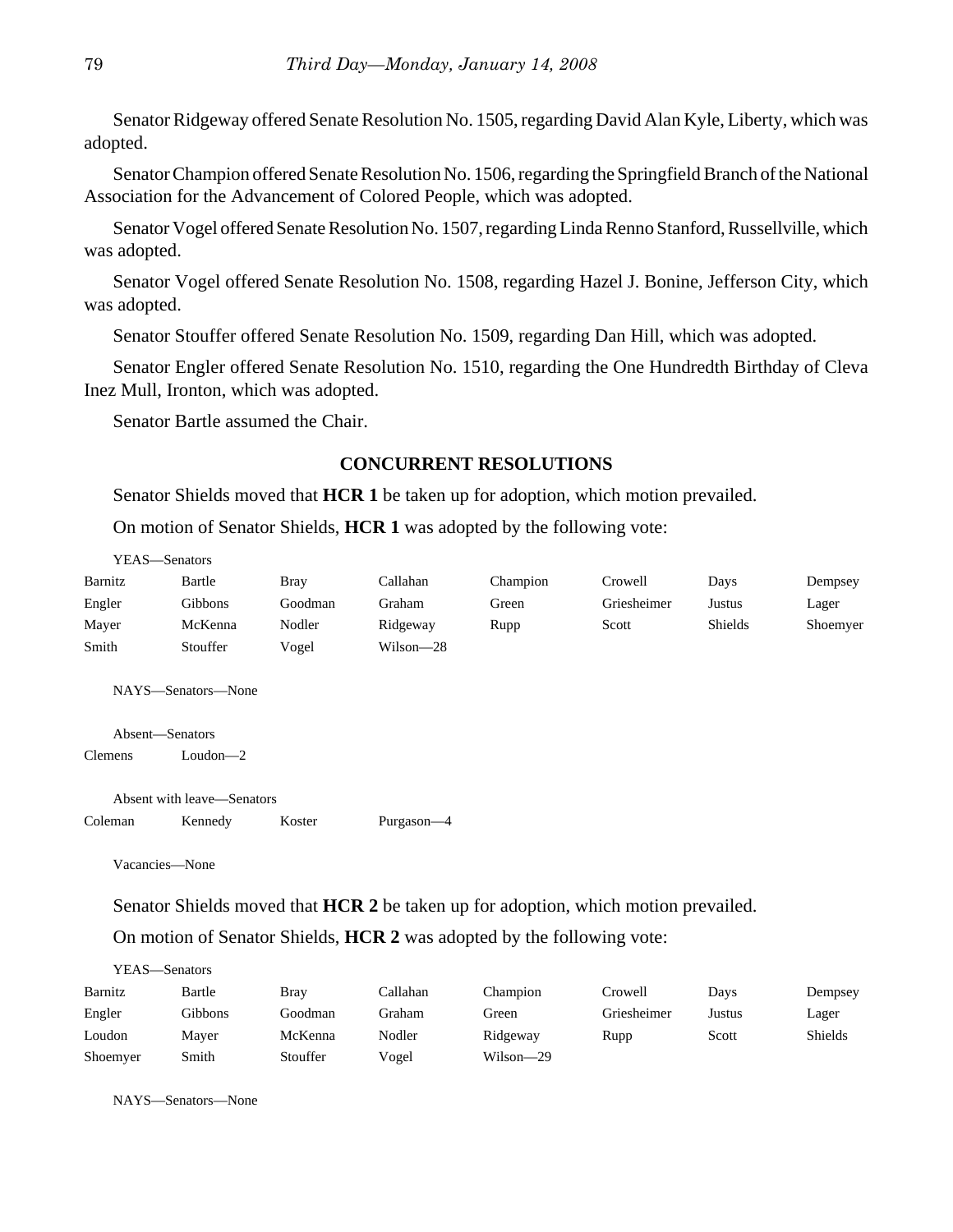Absent—Senator Clemens—1 Absent with leave—Senators Coleman Kennedy Koster Purgason—4 Vacancies—None

Senator Shields moved that **HCR 3** be taken up for adoption, which motion prevailed.

On motion of Senator Shields, **HCR 3** was adopted by the following vote:

|          | Y EAS—Senators           |          |         |          |              |          |          |
|----------|--------------------------|----------|---------|----------|--------------|----------|----------|
| Bartle   | Callahan                 | Champion | Crowell | Dempsey  | Engler       | Gibbons  | Goodman  |
| Graham   | Lager                    | Loudon   | Mayer   | McKenna  | Nodler       | Purgason | Ridgeway |
| Scott    | <b>Shields</b>           | Shoemyer | Smith   | Stouffer | $Vogel - 22$ |          |          |
|          |                          |          |         |          |              |          |          |
|          | NAYS-Senators            |          |         |          |              |          |          |
| Barnitz  | <b>Bray</b>              | Coleman  | Days    | Green    | Griesheimer  | Justus   | Rupp     |
| Wilson-9 |                          |          |         |          |              |          |          |
|          |                          |          |         |          |              |          |          |
|          | Absent—Senator Clemens—1 |          |         |          |              |          |          |

Absent with leave—Senators Kennedy Koster—2

Vacancies—None

 $\overline{y}$ 

#### **INTRODUCTION OF BILLS**

The following Bills were read the 1st time and ordered printed:

**SB 935**–By Griesheimer, Gibbons, Shoemyer, McKenna and Mayer.

An Act to repeal sections 57.280 and 488.435, RSMo, and to enact in lieu thereof three new sections relating to deputy sheriffs' salaries.

**SB 936**–By Griesheimer.

An Act to repeal section 643.340, RSMo, and to enact in lieu thereof one new section relating to motor vehicle emissions inspection process.

**SB 937**–By Shoemyer.

An Act to repeal section 301.055, RSMo, and to enact in lieu thereof two new sections relating to the operation of utility vehicles, with penalty provisions.

**SB 938**–By Shoemyer.

An Act to amend chapter 36, RSMo, by adding thereto one new section relating to hazardous duty pay for certain corrections personnel.

**SB 939**–By Stouffer.

An Act to repeal section 245.175, RSMo, and to enact in lieu thereof one new section relating to levee district taxes.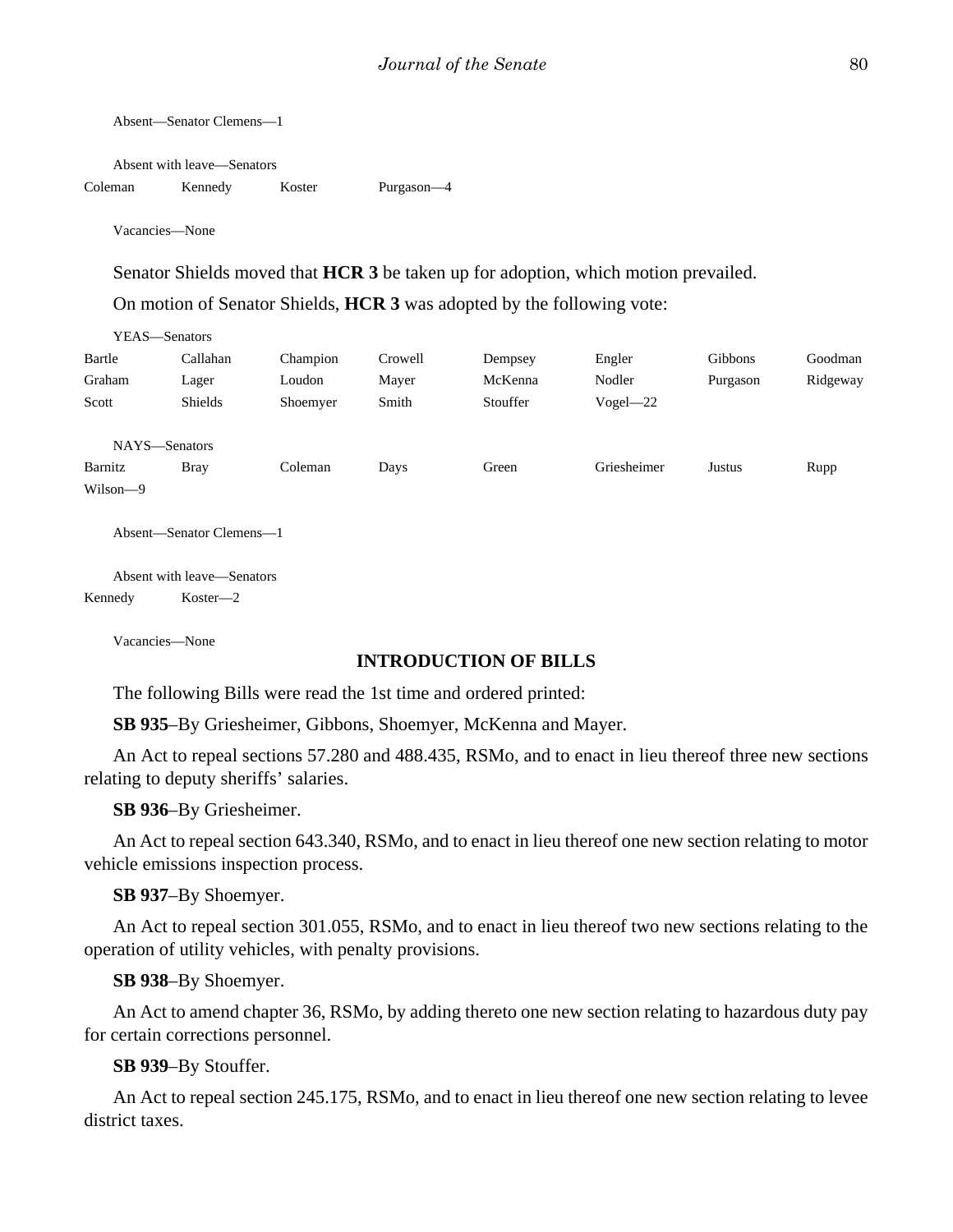**SB 940**–By McKenna.

An Act to repeal sections 347.187, 355.020, 355.171, 355.631, 355.791, and 359.121, RSMo, and to enact in lieu thereof six new sections relating to Missouri small business organizations.

#### **COMMITTEE APPOINTMENTS**

President Pro Tem Gibbons appointed the following committee pursuant to **HCR 1**: Senators Gibbons, Shields, Coleman, Loudon, Stouffer, Ridgeway, Kennedy, Wilson, Shoemyer and Barnitz.

#### **SECOND READING OF SENATE BILLS**

The following Bills were read the 2nd time and referred to the Committees indicated:

**SB 811**—Ways and Means.

- **SB 812**—Judiciary and Civil and Criminal Jurisprudence.
- **SB 813**—Judiciary and Civil and Criminal Jurisprudence.
- **SB 814**—Economic Development, Tourism and Local Government.
- **SB 815**—Agriculture, Conservation, Parks and Natural Resources.
- **SB 816**—Economic Development, Tourism and Local Government.
- **SB 817**—Health and Mental Health.
- **SB 818**—Judiciary and Civil and Criminal Jurisprudence.
- **SB 819**—Judiciary and Civil and Criminal Jurisprudence.
- **SB 820**—Economic Development, Tourism and Local Government.
- **SB 821**—Health and Mental Health.
- **SB 822**—Economic Development, Tourism and Local Government.
- **SB 823**—Ways and Means.
- **SB 824**—Judiciary and Civil and Criminal Jurisprudence.
- **SB 825**—Ways and Means.
- **SB 826**—Economic Development, Tourism and Local Government.
- **SB 827**—Education.
- **SB 828**—Education.
- **SB 829**—Education.
- **SB 830**—Pensions, Veterans' Affairs and General Laws.
- **SB 831**—Education.
- **SB 832**—Education.
- **SB 833**—Education.
- **SB 834**—Judiciary and Civil and Criminal Jurisprudence.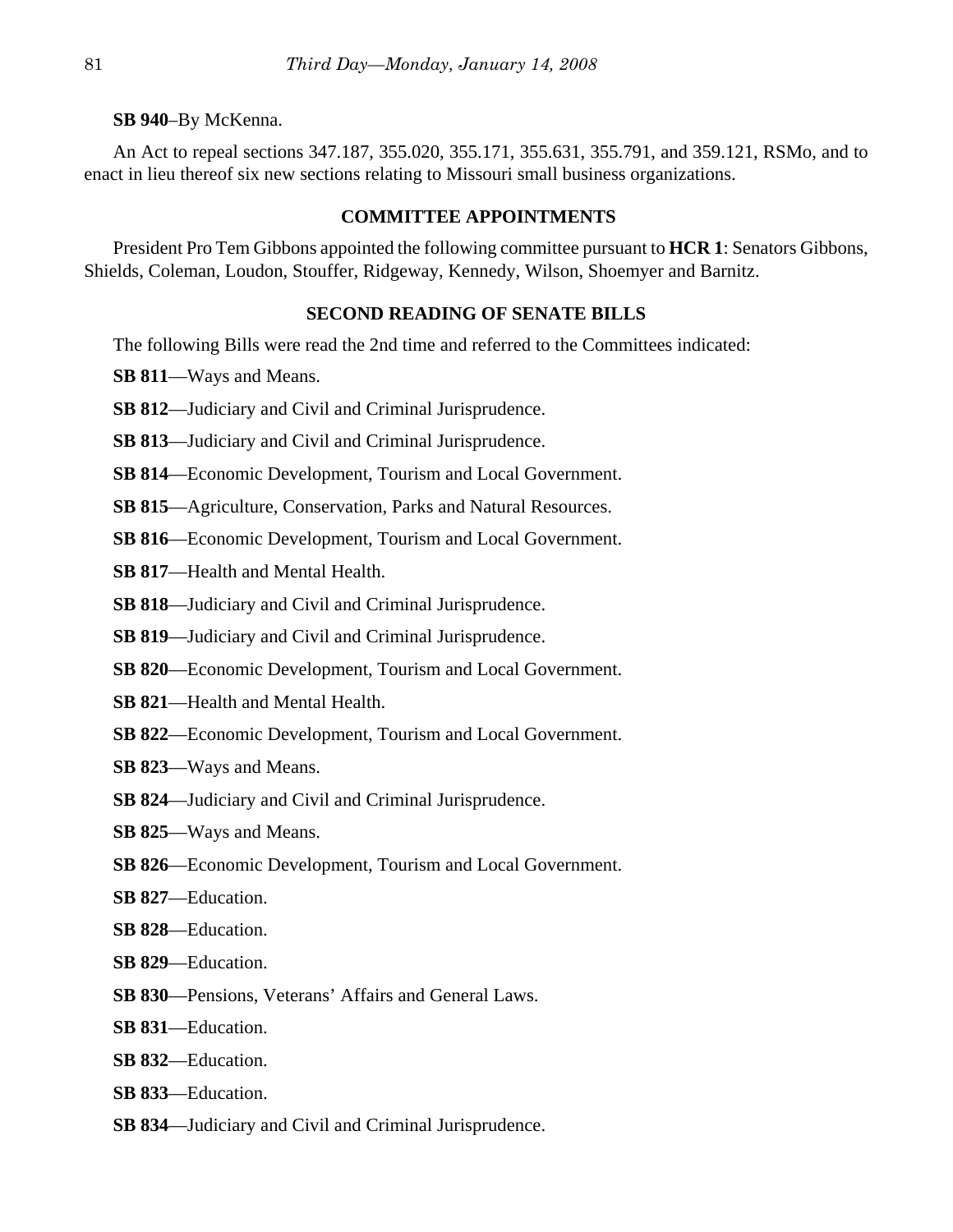- **SB 835**—Judiciary and Civil and Criminal Jurisprudence.
- **SB 836**—Judiciary and Civil and Criminal Jurisprudence.
- **SB 837**—Financial and Governmental Organizations and Elections.
- **SB 838**—Agriculture, Conservation, Parks and Natural Resources.
- **SB 839**—Education.
- **SB 840**—Commerce, Energy and the Environment.
- **SB 841**—Transportation.
- **SB 843**—Seniors, Families and Public Health.
- **SB 844**—Education.
- **SB 845**—Economic Development, Tourism and Local Government.
- **SB 846**—Education.
- **SB 847**—Agriculture, Conservation, Parks and Natural Resources.
- **SB 848**—Financial and Governmental Organizations and Elections.
- **SB 849**—Judiciary and Civil and Criminal Jurisprudence.
- **SB 850**—Financial and Governmental Organizations and Elections.
- **SB 851**—Judiciary and Civil and Criminal Jurisprudence.
- **SB 852**—Ways and Means.
- **SB 853**—Financial and Governmental Organizations and Elections.
- **SB 854**—Education.
- **SB 855**—Health and Mental Health.
- **SB 856**—Transportation.
- **SB 857**—Commerce, Energy and the Environment.
- **SB 858**—Pensions, Veterans' Affairs and General Laws.
- **SB 859**—Health and Mental Health.
- **SB 860**—Pensions, Veterans' Affairs and General Laws.
- **SB 861**—Judiciary and Civil and Criminal Jurisprudence.
- **SB 862**—Agriculture, Conservation, Parks and Natural Resources.

#### **INTRODUCTIONS OF GUESTS**

Senator Nodler introduced to the Senate, Ian Liss, Neosho.

Senator Bray introduced to the Senate, former State Senator Betty Sims, Ladue; and Betty Kitchene, Australia.

The President introduced to the Senate, members of the American Optometric Association.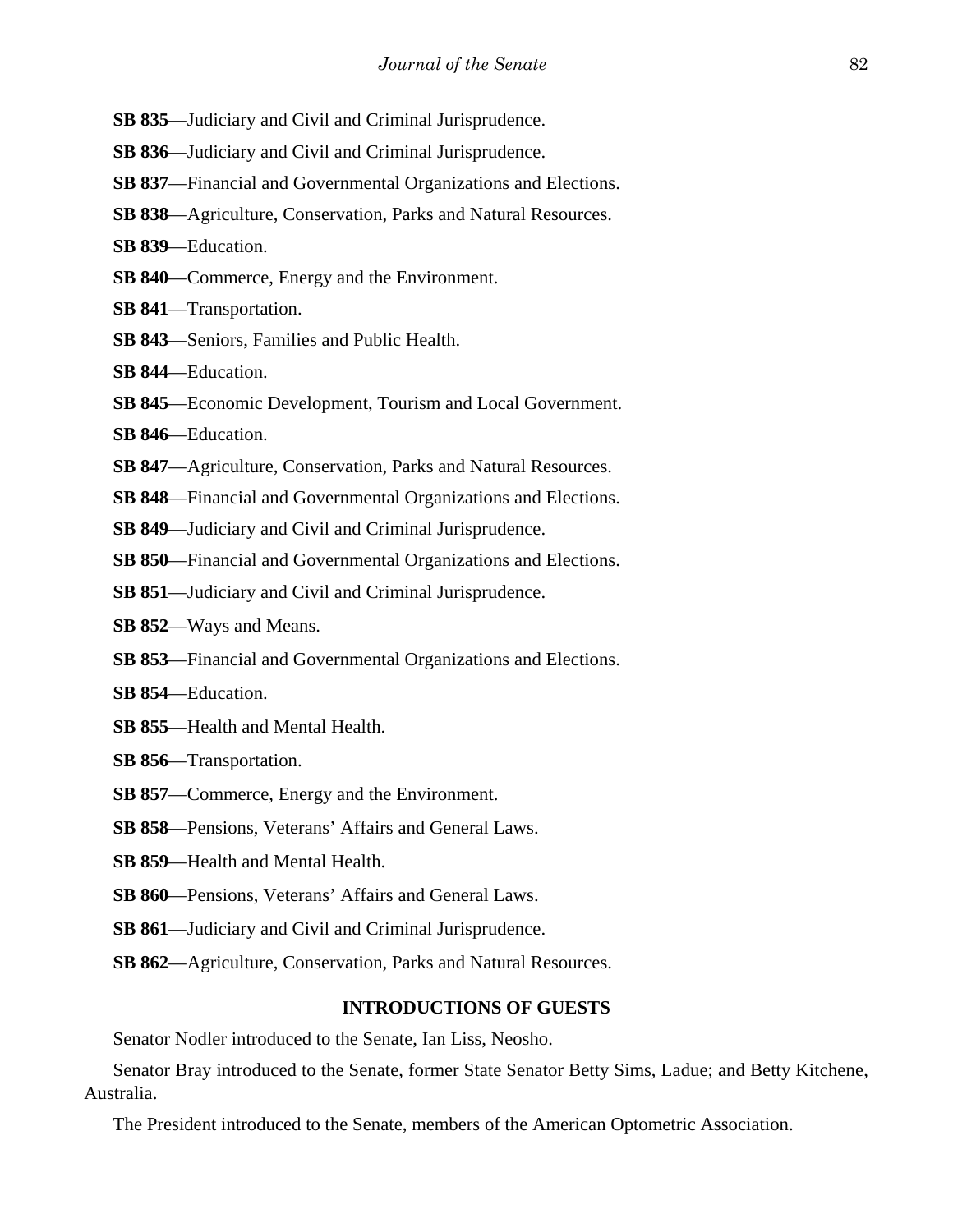Senator Shields introduced to the Senate, Dr. Ryan Powell, Platte City.

On motion of Senator Shields, the Senate adjourned under the rules.

# SENATE CALENDAR \_\_\_\_\_\_

# FOURTH DAY–TUESDAY, JANUARY 15, 2008 \_\_\_\_\_\_

### FORMAL CALENDAR

#### SECOND READING OF SENATE BILLS

SB 863-Rupp SB 864-Rupp SB 865-Rupp and Gibbons SB 866-Shoemyer SB 867-Shoemyer SB 868-Shoemyer SB 869-Shoemyer and Barnitz SB 870-Loudon SB 871-Bray SB 872-Stouffer SB 873-Graham SB 874-Graham SB 875-Graham SB 876-Graham SB 877-Mayer SB 878-Graham SB 879-Clemens SB 880-Green SB 881-Green SB 882-Green SB 883-Graham SB 884-Graham SB 885-Graham SB 886-Justus SB 887-Dempsey and Bray SB 888-Green SB 889-Green SB 890-Green SB 891-Green

SB 892-Green SB 893-Green SB 894-Green SB 895-Clemens SB 896-Stouffer SB 897-Wilson SB 898-Clemens SB 899-Dempsey SB 900-Vogel SB 901-Loudon, et al SB 902-Loudon SB 903-Griesheimer SB 904-Griesheimer SB 905-Loudon SB 906-Vogel SB 907-Engler and Gibbons SB 908-Engler SB 909-Engler SB 910-Graham SB 911-Engler SB 912-Engler SB 913-Bray SB 914-Bray SB 915-Ridgeway SB 916-Goodman SB 917-Goodman, et al SB 918-Goodman SB 919-Rupp SB 920-Rupp